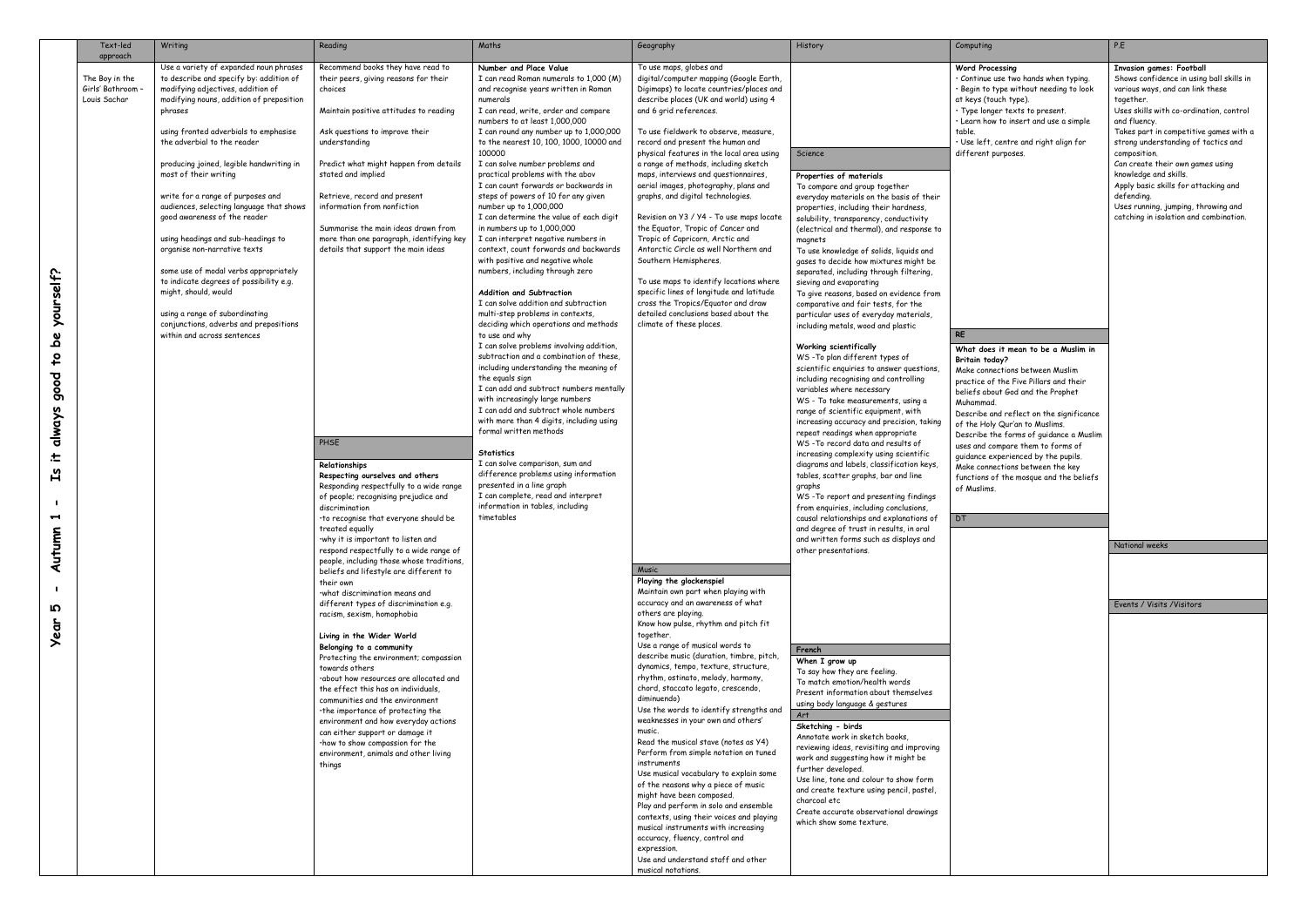|                                                                           | Text-led                                               | Writing                                                                                                                                                                                                                                                                                                                                                                                                                                                                                                                                                                                                                                                                                                                                                             | Reading                                                                                                                                                                                                                                                                                                                                                                                                                                                                                                                                                                                                                                                                                                                                                                                                                                                                                                                                                                                                                                                                                                                                                                                                                                 | Maths                                                                                                                                                                                                                                                                                                                                                                                                                                                                                                                                                                                                                                                                                                                                                                                                                                                                                                                                                                                                                                                            | Geography                                                                                                                                                                                                                                                                                                                                                                                                                                                                                                                                                                                                                                                                                                                                                                                                                                                                                                                                                               | History                                                                                                                                                                                                                                                                                                                                                                                                                                                                                                                                                                                                                                                                                                                                                                                                                                      | Computing                                                                                                                                                                                                                                                                                                                                                                                                                                                                                                                                                                                                                                                                                                                                                                                                                                                                                                                                                                                                                        | P.E                                                                                                                                                                                                                                                                                                                                                                                                                                                                                                                                                                                                                                                                                                                                                                                                                                                                                                                                                              |
|---------------------------------------------------------------------------|--------------------------------------------------------|---------------------------------------------------------------------------------------------------------------------------------------------------------------------------------------------------------------------------------------------------------------------------------------------------------------------------------------------------------------------------------------------------------------------------------------------------------------------------------------------------------------------------------------------------------------------------------------------------------------------------------------------------------------------------------------------------------------------------------------------------------------------|-----------------------------------------------------------------------------------------------------------------------------------------------------------------------------------------------------------------------------------------------------------------------------------------------------------------------------------------------------------------------------------------------------------------------------------------------------------------------------------------------------------------------------------------------------------------------------------------------------------------------------------------------------------------------------------------------------------------------------------------------------------------------------------------------------------------------------------------------------------------------------------------------------------------------------------------------------------------------------------------------------------------------------------------------------------------------------------------------------------------------------------------------------------------------------------------------------------------------------------------|------------------------------------------------------------------------------------------------------------------------------------------------------------------------------------------------------------------------------------------------------------------------------------------------------------------------------------------------------------------------------------------------------------------------------------------------------------------------------------------------------------------------------------------------------------------------------------------------------------------------------------------------------------------------------------------------------------------------------------------------------------------------------------------------------------------------------------------------------------------------------------------------------------------------------------------------------------------------------------------------------------------------------------------------------------------|-------------------------------------------------------------------------------------------------------------------------------------------------------------------------------------------------------------------------------------------------------------------------------------------------------------------------------------------------------------------------------------------------------------------------------------------------------------------------------------------------------------------------------------------------------------------------------------------------------------------------------------------------------------------------------------------------------------------------------------------------------------------------------------------------------------------------------------------------------------------------------------------------------------------------------------------------------------------------|----------------------------------------------------------------------------------------------------------------------------------------------------------------------------------------------------------------------------------------------------------------------------------------------------------------------------------------------------------------------------------------------------------------------------------------------------------------------------------------------------------------------------------------------------------------------------------------------------------------------------------------------------------------------------------------------------------------------------------------------------------------------------------------------------------------------------------------------|----------------------------------------------------------------------------------------------------------------------------------------------------------------------------------------------------------------------------------------------------------------------------------------------------------------------------------------------------------------------------------------------------------------------------------------------------------------------------------------------------------------------------------------------------------------------------------------------------------------------------------------------------------------------------------------------------------------------------------------------------------------------------------------------------------------------------------------------------------------------------------------------------------------------------------------------------------------------------------------------------------------------------------|------------------------------------------------------------------------------------------------------------------------------------------------------------------------------------------------------------------------------------------------------------------------------------------------------------------------------------------------------------------------------------------------------------------------------------------------------------------------------------------------------------------------------------------------------------------------------------------------------------------------------------------------------------------------------------------------------------------------------------------------------------------------------------------------------------------------------------------------------------------------------------------------------------------------------------------------------------------|
| exist<br>forces<br>know<br>we<br>유<br>¥<br>P<br>T<br>N<br>Ξ<br>Autum<br>ഗ | approach<br>The Boy in the<br>Tower - Polly Ho-<br>Yen | using paragraphs and some other<br>organisational and presentational devices<br>to structure their writing<br>using a variety of expanded noun phrases<br>to describe and specify<br>use of expanded noun phrases that<br>combine different additional modifiers<br>e.g. Almost all that group of children in<br>this area, the grass under every tree in<br>the forest, the extreme weather across<br>the globe<br>using different verb forms correctly and<br>consistently<br>using subordinate clauses, including<br>relative clauses, sometimes varying their<br>position within the sentence<br>using cohesive devices, including<br>adverbials, within and across sentences<br>and paragraphs<br>using the full range of punctuation<br>taught at key stage 1 | Recommend books they have read to<br>their peers, giving reasons for their<br>choices<br>Maintain positive attitudes to reading<br>Ask questions to improve their<br>understanding<br>Predict what might happen from details<br>stated and implied<br>Summarise the main ideas drawn from<br>more than one paragraph, identifying key<br>details that support the main ideas<br>Check that the book makes sense to<br>them, discussing their understanding and<br>exploring the meaning of words in<br>context<br>Draw inferences such as inferring<br>characters' feelings, thoughts and<br>motives from their actions, and<br>justifying inferences with evidence<br>Retrieve, record and present<br>information from nonfiction<br>Science<br>Forces<br>. To explain that unsupported objects<br>fall towards the Earth because of the<br>force of gravity acting between the<br>Earth and the falling object<br>. To identify the effects of air<br>resistance, water resistance and<br>friction, that act between moving<br>surfaces<br>. To recognise that some mechanisms,<br>including levers, pulleys and gears, allow<br>a smaller force to have a greater effect.<br>Working scientifically<br>WS-To plan different types of | <b>Multiplication and Division</b><br>identify multiples and factors, including<br>finding all factor pairs of a number, and<br>common factors of 2 numbers<br>know and use the vocabulary of prime<br>numbers, prime factors and composite<br>(non-prime) numbers<br>establish whether a number up to 100 is<br>prime and recall prime numbers up to 19<br>multiply and divide whole numbers and<br>those involving decimals by 10, 100 and<br>1,000<br>recognise and use square numbers and<br>cube numbers, and the notation for<br>squared $(^2)$ and cubed $(^3)$<br>solve problems involving multiplication<br>and division, including scaling by simple<br>fractions and problems involving simple<br>rates<br>Perimeter and Area<br>measure and calculate the perimeter of<br>composite rectilinear shapes in<br>centimetres and metres<br>calculate and compare the area of<br>rectangles (including squares), including<br>using standard units, square centimetres<br>$(cm2)$ and square metres $(m2)$ , and<br>estimate the area of irregular shapes | PHSE<br>Relationships<br>Safe relationships<br>Physical contact and feeling safe<br>. to identify what physical touch is<br>acceptable, unacceptable, wanted or<br>unwanted in different situations<br>·how to ask for, give and not give<br>permission for physical contact<br>·how it feels in a person's mind and body<br>when they are uncomfortable<br>.that it is never someone's fault if they<br>have experienced unacceptable contact<br>Health and Wellbeing<br>Keeping safe<br>Keeping safe in different situations,<br>including responding in emergencies,<br>first aid and FGM<br>·to identify when situations are<br>becoming risky, unsafe or an emergency<br>. to identify occasions where they can<br>help take responsibility for their own<br>safety<br>·to differentiate between positive risk<br>taking (e.g. trying a challenging new<br>sport) and dangerous behaviour<br>·how to deal with common injuries using<br>basic first aid techniques | <b>Ancient Greece</b><br>Chronology<br>. Understand that a timeline can be<br>divided into BC (Before Christ) and AD<br>(Anno Domini).<br>·Know and sequence key events of time<br>studied.<br>·Order significant events, movements<br>and dates on a timeline.<br>Describe the main changes in a period in<br>history.<br>Range and depth of historical<br>knowledge<br>.Choose reliable sources of information<br>to find out about the past.<br>.Give reasons why changes may have<br>occurred, back up by evidence.<br>·Describe similarities and differences<br>between some people, events and<br>artefacts studied.<br>. Describe how some things they have<br>studied from the past affect/influence<br>life today.<br>·Make links between some of the<br>features of past societies. E.g. religion,<br>houses, society, technology. | Algorithms and programming<br>• Create algorithms that use LEDs on<br>MicroBits<br>·Push messages from one to another.<br>·Use MicroBits in Mini Buggy Kit to move<br>and use lights.<br>• Decompose a complex program into<br>smaller sections<br>· Work with differing variables when<br>creating programs<br>· Choose suitable inputs and outputs in a<br>program<br>· Debug more complex programs<br>· Use selection (choices) in programs<br>· Explain how some algorithms work<br><b>RE</b><br>Why do some people believe God<br>exists?<br>Outline clearly a Christian understanding<br>of what God is like, using examples and<br>evidence.<br>Give examples of ways in which believing<br>in God is valuable in the lives of<br>Christians, and ways in which it can be<br>challenging.<br>Express thoughtful ideas about the<br>impact of believing or not believing in<br>God on someone's life.<br>Present different views on why people<br>believe in God or not, including their own<br>ideas.<br>DT<br>Mechanisms | <b>Invasion games: Netball</b><br>·Shows confidence in using ball skills in<br>various ways, and can link these<br>together.<br>·Uses skills with co-ordination, control<br>and fluency.<br>·Takes part in competitive games with a<br>strong understanding of tactics and<br>composition.<br>.Can create their own games using<br>knowledge and skills.<br>·Apply basic skills for attacking and<br>defending.<br>·Uses running, jumping, throwing and<br>catching in isolation and combination.<br><b>Indoor Athletics</b><br>. Beginning to build a variety of running<br>techniques and use with confidence.<br>.Can perform a running jump with more<br>than one component.<br>·Beginning to record peers'<br>performances, and evaluate these.<br>·Demonstrates accuracy and confidence<br>in throwing and catching activities.<br>·Describes good athletic performance<br>using correct vocabulary.<br>Can use equipment safely and with good<br>control. |
| ear                                                                       |                                                        |                                                                                                                                                                                                                                                                                                                                                                                                                                                                                                                                                                                                                                                                                                                                                                     | scientific enquiries to answer questions,<br>including recognising and controlling<br>variables where necessary<br>WS - To take measurements, using a<br>range of scientific equipment, with<br>increasing accuracy and precision, taking<br>repeat readings when appropriate<br>WS-To record data and results of                                                                                                                                                                                                                                                                                                                                                                                                                                                                                                                                                                                                                                                                                                                                                                                                                                                                                                                       |                                                                                                                                                                                                                                                                                                                                                                                                                                                                                                                                                                                                                                                                                                                                                                                                                                                                                                                                                                                                                                                                  | Music<br>Appraising music - War of the Worlds<br>·Know how pulse, rhythm and pitch fit<br>together.                                                                                                                                                                                                                                                                                                                                                                                                                                                                                                                                                                                                                                                                                                                                                                                                                                                                     |                                                                                                                                                                                                                                                                                                                                                                                                                                                                                                                                                                                                                                                                                                                                                                                                                                              | . To understand and use mechanical<br>systems in their products. For example,<br>gears, pulleys, cams, levers and linkages.<br>. To construct products using temporary<br>or permanent joining techniques.<br>. To disassemble and evaluate familiar<br>products.                                                                                                                                                                                                                                                                                                                                                                                                                                                                                                                                                                                                                                                                                                                                                                | National weeks<br>Events / Visits / Visitors                                                                                                                                                                                                                                                                                                                                                                                                                                                                                                                                                                                                                                                                                                                                                                                                                                                                                                                     |
|                                                                           |                                                        |                                                                                                                                                                                                                                                                                                                                                                                                                                                                                                                                                                                                                                                                                                                                                                     | increasing complexity using scientific<br>diagrams and labels, classification keys,<br>tables, scatter graphs, bar and line<br>graphs<br>WS-To report and presenting findings<br>from enquiries, including conclusions,<br>causal relationships and explanations of<br>and degree of trust in results, in oral<br>and written forms such as displays and<br>other presentations.                                                                                                                                                                                                                                                                                                                                                                                                                                                                                                                                                                                                                                                                                                                                                                                                                                                        |                                                                                                                                                                                                                                                                                                                                                                                                                                                                                                                                                                                                                                                                                                                                                                                                                                                                                                                                                                                                                                                                  | . Think about the message of songs.<br>.Compare 2 songs in the same style,<br>talking about what stands out musically<br>in each of them, their similarities and<br>differences.<br>·Use a range of musical words to<br>describe music (duration, timbre, pitch,<br>dynamics, tempo, texture, structure,<br>rhythm, ostinato, melody, harmony,<br>chord, staccato legato, crescendo,<br>diminuendo)<br>·Use the words to identify strengths<br>and weaknesses in your own and others'<br>music.<br>·Use musical vocabulary to explain some<br>of the reasons why a piece of music<br>might have been composed.                                                                                                                                                                                                                                                                                                                                                          | French<br>What do I look like?<br>To name some parts of the body.<br>To describe hair and eyes using<br>adjectives<br>Present information about themselves<br>using body language & gestures<br>Art<br>Observational drawing - leaves<br>·Annotate work in sketch books,<br>reviewing ideas, revisiting and improving<br>work and suggesting how it might be<br>further developed.<br>·Use line, tone and colour to show form<br>and create texture using charcoal<br>·Create accurate observational drawings<br>which show some texture.                                                                                                                                                                                                                                                                                                    | . To evaluate their product and seek<br>evaluation from others.<br>. To use constructive comments from<br>others to improve their work.<br>. To evaluate their work, both during and<br>at the end of the project, against the<br>original design criteria, identifying<br>strengths and possible changes they<br>might make.                                                                                                                                                                                                                                                                                                                                                                                                                                                                                                                                                                                                                                                                                                    |                                                                                                                                                                                                                                                                                                                                                                                                                                                                                                                                                                                                                                                                                                                                                                                                                                                                                                                                                                  |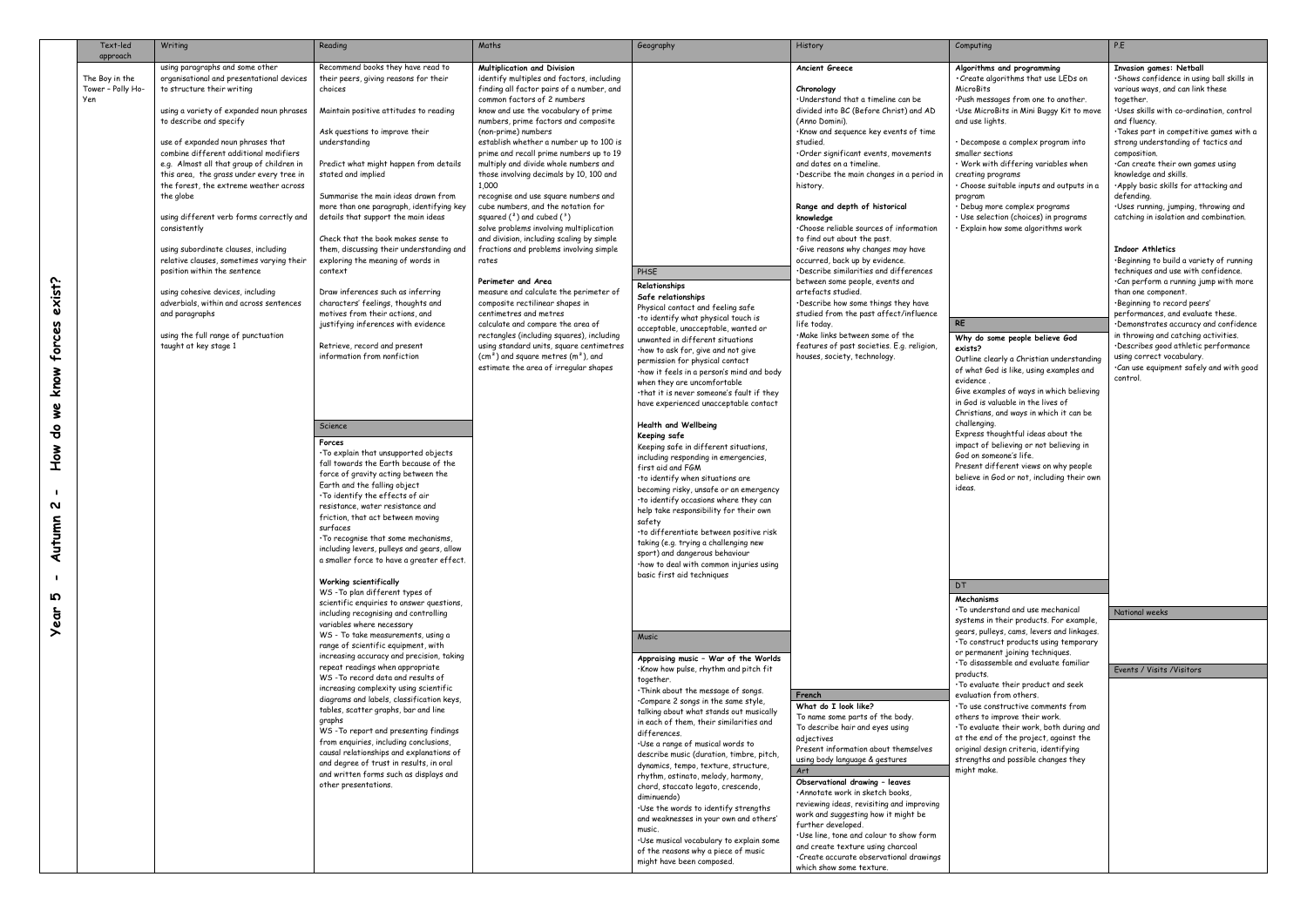|                                                      | Text-led<br>approach                 | Writing                                                                                                                                                                                                                                                                                                                                                                                                                                                                                                                                                                                                                                                                                                                                                                                                                                                                                          | Reading                                                                                                                                                                                                                                                                                                                                                                                                                                                                                                                                                                                                                                                                                                                                                                                    | Maths                                                                                                                                                                                                                                                                                                                                                                                                                                                                                                                                                                                                                                                                                                                                                                                                                                                                                                                                                                                                                                                                                                                                                                                                                                                                                  | Geography                                                                                                                                                                                                                                                                                                                                                                                                                                                                                                                                                                                                                                                                                                                                                                                                                                                                                                                                                                                                                                                                       | History                                                                                                                                                                                                                                                                                                                                                                                                                                                                                                                                                                                                                                                                                                                                                                                                                                                                                                                                                                                                                                                                                                                                                                                                                                                                                          | Computing                                                                                                                                                                                                                                                                                                                                                                                                                                                                                                                                                                                                                                                                                                                                                                                                                                                                                                                                                                                                                                                                             | P.E                                                                                                                                                                                                                                                       |
|------------------------------------------------------|--------------------------------------|--------------------------------------------------------------------------------------------------------------------------------------------------------------------------------------------------------------------------------------------------------------------------------------------------------------------------------------------------------------------------------------------------------------------------------------------------------------------------------------------------------------------------------------------------------------------------------------------------------------------------------------------------------------------------------------------------------------------------------------------------------------------------------------------------------------------------------------------------------------------------------------------------|--------------------------------------------------------------------------------------------------------------------------------------------------------------------------------------------------------------------------------------------------------------------------------------------------------------------------------------------------------------------------------------------------------------------------------------------------------------------------------------------------------------------------------------------------------------------------------------------------------------------------------------------------------------------------------------------------------------------------------------------------------------------------------------------|----------------------------------------------------------------------------------------------------------------------------------------------------------------------------------------------------------------------------------------------------------------------------------------------------------------------------------------------------------------------------------------------------------------------------------------------------------------------------------------------------------------------------------------------------------------------------------------------------------------------------------------------------------------------------------------------------------------------------------------------------------------------------------------------------------------------------------------------------------------------------------------------------------------------------------------------------------------------------------------------------------------------------------------------------------------------------------------------------------------------------------------------------------------------------------------------------------------------------------------------------------------------------------------|---------------------------------------------------------------------------------------------------------------------------------------------------------------------------------------------------------------------------------------------------------------------------------------------------------------------------------------------------------------------------------------------------------------------------------------------------------------------------------------------------------------------------------------------------------------------------------------------------------------------------------------------------------------------------------------------------------------------------------------------------------------------------------------------------------------------------------------------------------------------------------------------------------------------------------------------------------------------------------------------------------------------------------------------------------------------------------|--------------------------------------------------------------------------------------------------------------------------------------------------------------------------------------------------------------------------------------------------------------------------------------------------------------------------------------------------------------------------------------------------------------------------------------------------------------------------------------------------------------------------------------------------------------------------------------------------------------------------------------------------------------------------------------------------------------------------------------------------------------------------------------------------------------------------------------------------------------------------------------------------------------------------------------------------------------------------------------------------------------------------------------------------------------------------------------------------------------------------------------------------------------------------------------------------------------------------------------------------------------------------------------------------|---------------------------------------------------------------------------------------------------------------------------------------------------------------------------------------------------------------------------------------------------------------------------------------------------------------------------------------------------------------------------------------------------------------------------------------------------------------------------------------------------------------------------------------------------------------------------------------------------------------------------------------------------------------------------------------------------------------------------------------------------------------------------------------------------------------------------------------------------------------------------------------------------------------------------------------------------------------------------------------------------------------------------------------------------------------------------------------|-----------------------------------------------------------------------------------------------------------------------------------------------------------------------------------------------------------------------------------------------------------|
| Out?<br><b>Gods</b><br>The<br>Who Let<br>Ţ<br>Spring | Who Let the Gods<br>Out? - Maz Evans | Use a variety of expanded noun phrases<br>to describe and specify by: addition of<br>modifying adjectives, addition of<br>modifying nouns, addition of preposition<br>phrases<br>selecting vocabulary that fits the<br>purpose of their writing mostly correctly<br>some use of modal verbs appropriately<br>to indicate degrees of possibility<br>some use of adverbs appropriately to<br>indicate degrees of possibility<br>some use of relative clauses beginning<br>with who, which, where, when, whose,<br>that or an omitted relative pronoun<br>using fronted adverbials to emphasise<br>the adverbial to the reader<br>some correct use of punctuation for<br>parenthesis (brackets/dashes/commas)<br>producing joined, legible handwriting in<br>most of their writing<br>write for a range of purposes and<br>audiences, selecting language that shows<br>good awareness of the reader | Make inferences drawn from across and<br>between texts and justify with evidence.<br>Predict what might happen from details<br>stated and implied based on: themes,<br>conventions, knowledge about the<br>author, genres.<br>Provide reasoned justifications for<br>opinions about a book.<br>Make comparisons and contrasts within<br>and across texts.<br>Explore and explain the meaning of<br>words in context.<br>Give the meaning of words in and out of<br>context.<br>Retrieve, record and present key<br>information from non-fiction.<br>Evaluate how writers use language of<br>words, phrases and language features<br>including figurative language.<br>Discuss viewpoints (both of the author<br>and fictional characters), within a text<br>and across more than one text. | Multiplication and Division<br>I can divide numbers up to 4 digits by a<br>1-digit number using the formal written<br>method of short division and interpret<br>remainders appropriately for the<br>context.<br>I can solve problems involving addition,<br>subtraction, multiplication and division<br>and a combination of these, including<br>understanding the meaning of the equals<br>sign.<br>I can solve problems involving<br>multiplication and division including using<br>knowledge of factors and multiples,<br>squares and cubes.<br>I can multiply numbers up to 4 digits by<br>a 1-digit or 2-digit number using a<br>formal written method, including long<br>multiplication for 2-digit numbers.<br>I can multiply and divide numbers<br>mentally drawing on known facts.<br>Fractions<br>I can identify, name and write equivalent<br>fractions of a given fraction,<br>represented visually, including tenths<br>and hundredths.<br>I can add and subtract fractions with<br>the same denominator and denominators<br>that are multiples of the same number.<br>I can compare and order fractions<br>whose denominators are multiples of the<br>same number.<br>I can recognise mixed numbers and<br>improper fractions and convert from one<br>form to the other. | Locational knowledge<br>To use maps to identify locations where<br>specific lines of longitude and latitude<br>cross the Tropics/Equator and draw<br>detailed conclusions based about the<br>climate of these places.<br>Study maps, aerial photos, ordnance<br>surveys to identify key topographical<br>features, including hills, mountains,<br>rivers (Y3/4 revision) and coast lines.<br>Place knowledge<br>Consider how the geographical features<br>of the environment affect and influence<br>humans.<br>Identify man-made features, e.g. The<br>White House and begin to reflect on the<br>importance and value to tourism these<br>are.<br>Present, explain and defend their ideas<br>and research findings, beginning to use<br>sources of evidence.<br>Vocabulary<br>∙time zones<br>·latitude and longitude<br>North, East, South, West·<br>·Equator, Northern hemisphere,<br>Southern hemisphere<br>. The Tropics of Capricorn and Cancer<br>climate zones - arctic, temperate,<br>tropical, Mediterranean, desert<br>settlement<br>·landmark<br>•natural resources | <b>Ancient Greece</b><br>Chronology<br>Order significant events, movements and<br>dates on a timeline.<br>Describe the main changes in a period in<br>history.<br>Range and depth of historical<br>knowledge<br>Choose reliable sources of information<br>to find out about the past.<br>Give reasons why changes may have<br>occurred, backed up by evidence.<br>Describe how some things they have<br>studied from the past affect/influence<br>life today.<br>Make links between some of the<br>features of past societies e.g. religion,<br>houses, society, technology.<br>Interpretations of history<br>Give reasons why there may be<br>different accounts of history.<br>Evaluate evidence to choose the most<br>reliable forms.<br>Historical enquiry<br>Use documents, the internet, pictures,<br>music, artefacts and historic buildings<br>to collect evidence about the past.<br>Choose reliable sources of evidence to<br>answer questions, realising there is<br>often not a single answer to historical<br>questions.<br>Investigate own lines of enquiry by<br>posing questions to answer.<br>Organisation and communication<br>Communicate ideas about the past using<br>different genres of writing.<br>Plan and present a self-directed project<br>about the studied period. | · Decompose a complex program into<br>smaller sections<br>· Work with differing variables when<br>creating programs<br>· Choose suitable inputs and outputs in a<br>program<br>· Debug more complex programs<br>· Use selection (choices) in programs<br>· Explain how some algorithms work<br><b>BBC MicroBit</b><br>Create algorithms that use LEDs on<br>MicroBits and push messages from one<br>to another.<br>Use MicroBits in Mini Buggy Kit to move<br>and use lights.<br><b>RE</b><br>What would Jesus do? (Can we live by<br>the values of Jesus in the 21st<br>century?)<br>Outline Jesus' teaching on how his<br>followers should live.<br>Offer interpretations of two of Jesus'<br>parables and say what they might teach<br>Christians about how to live.<br>Explain the impact Jesus' example and<br>teachings might have on Christians<br>today.<br>Express their own understanding of<br>what Jesus would do in relation to a<br>moral dilemma from the world today.<br><b>DT</b><br>Designing<br>To generate ideas through<br>brainstorming, and identify a purpose | Da<br>Be<br>mo<br>wh<br>De<br>thi<br>Co<br>mo<br>Mo<br>red<br>e.g<br>tro<br>Be<br>tin<br>Us<br>bo.<br>Im<br>de<br>se<br>Mo<br>of<br>Us<br>COI<br>At<br>Be<br>ted<br>Ca<br>th<br>Be<br>per<br>De<br>in :<br>De<br>usi<br>Ca<br>COI<br>$\mathsf{N}$ a<br>Dr |
| Ю<br>Year                                            |                                      |                                                                                                                                                                                                                                                                                                                                                                                                                                                                                                                                                                                                                                                                                                                                                                                                                                                                                                  | Science                                                                                                                                                                                                                                                                                                                                                                                                                                                                                                                                                                                                                                                                                                                                                                                    | PHSE<br>Media literacy and digital resilience<br>Become more digitally literate by being<br>able to analyse digital content.<br>Vocabulary:<br>Analyse<br>Digital<br>Media<br>Literacy                                                                                                                                                                                                                                                                                                                                                                                                                                                                                                                                                                                                                                                                                                                                                                                                                                                                                                                                                                                                                                                                                                 | Music<br>Controlling sounds through singing and<br>playing (performing)<br>Show control, phrasing and expression in<br>singing.<br>Hold part in a round. (pitch/structure).<br>Listen and applying knowledge and<br>understanding<br>Move to the pulse with ease.<br>Think about the message of songs.                                                                                                                                                                                                                                                                                                                                                                                                                                                                                                                                                                                                                                                                                                                                                                          | <b>ICT</b><br>Use ICT tools to amend and refine their<br>work and enhance its quality and<br>accuracy.<br>Exchange and share information, both<br>directly and through electronic media.<br>French<br>That's tasty<br>To use opinions explaining likes and<br>dislikes of food<br>Use of connectives: et, mais, aussi<br>To broaden food vocabulary knowledge.<br>To take part in a role play                                                                                                                                                                                                                                                                                                                                                                                                                                                                                                                                                                                                                                                                                                                                                                                                                                                                                                    | for their product.<br>To draw up a specification for their<br>design.<br>To develop a clear idea of what has to<br>be done, planning how to use materials,<br>equipment and processes, and suggesting<br>alternative methods of making if the<br>first attempts fail; annotating<br>alterations while working.<br>To use the results of investigations,<br>information sources, including ICT, when<br>developing design ideas.<br>To communicate their design ideas<br>through discussion, annotated sketches,<br>cross-sectional and exploded diagrams,<br>prototypes, pattern pieces and<br>computer-aided design.                                                                                                                                                                                                                                                                                                                                                                                                                                                                 | Ev                                                                                                                                                                                                                                                        |
|                                                      |                                      |                                                                                                                                                                                                                                                                                                                                                                                                                                                                                                                                                                                                                                                                                                                                                                                                                                                                                                  |                                                                                                                                                                                                                                                                                                                                                                                                                                                                                                                                                                                                                                                                                                                                                                                            | Headline<br>Broadsheet<br>Tabloid<br>Links<br>Clickbait<br>Compare<br>British Value: Rule of Law                                                                                                                                                                                                                                                                                                                                                                                                                                                                                                                                                                                                                                                                                                                                                                                                                                                                                                                                                                                                                                                                                                                                                                                       |                                                                                                                                                                                                                                                                                                                                                                                                                                                                                                                                                                                                                                                                                                                                                                                                                                                                                                                                                                                                                                                                                 | Art                                                                                                                                                                                                                                                                                                                                                                                                                                                                                                                                                                                                                                                                                                                                                                                                                                                                                                                                                                                                                                                                                                                                                                                                                                                                                              | Evaluating<br>To disassemble and evaluate familiar<br>products.<br>To evaluate their product and seek<br>evaluation from others.<br>To use constructive comments from<br>others to improve their work.<br>To evaluate their work, both during and<br>at the end of the project, against the<br>original design criteria, identifying<br>strengths and possible changes they<br>might make.                                                                                                                                                                                                                                                                                                                                                                                                                                                                                                                                                                                                                                                                                            |                                                                                                                                                                                                                                                           |

# complex program into

- ffering variables when  $\mathsf{m}\mathsf{s}$
- ble inputs and outputs in a
- omplex programs (choices) in programs ome algorithms work

- ms that use LEDs on oush messages from one
- in Mini Buggy Kit to move

**Dance**

- Beginning to exaggerate dance movements and motifs (using expression when moving) Demonstrates strong movements throughout a dance sequence. Combines flexibility, techniques and movements to create a fluent sequence. Moves appropriately and with the required style in relation to the stimulus. e.g. using various levels, ways of travelling and motifs. Beginning to show a change of pace and timing in their movements. Uses the space provided to his maximum potential. Improvises with confidence, still demonstrating fluency across their
- sequence.
- Modifies parts of a sequence as a result of self and peer evaluation. Uses more complex dance vocabulary to compare and improve work.

## **Athletics**

Beginning to build a variety of running techniques and use with confidence. Can perform a running jump with more than one component. Beginning to record peers' performances, and evaluate these. Demonstrates accuracy and confidence in throwing and catching activities. Describes good athletic performance using correct vocabulary. Can use equipment safely and with good control.

# **What would Jesus do? (Can we live by the values of Jesus in the 21st**

- teaching on how his f live.
- tations of two of Jesus' y what they might teach  $\frac{1}{2}$  how to live.
- act Jesus' example and thave on Christians
- wn understanding of ld do in relation to a from the world today.

- eas through and identify a purpose  $r +$
- pecification for their
- ear idea of what has to ng how to use materials,  $\tilde{\text{processes}}$ , and suggesting .<br>thods of making if the fail; annotating
- le working.
- Its of investigations,  $\frac{1}{2}$ including ICT, when gn ideas.
- ,<br>z their design ideas sion, annotated sketches, and exploded diagrams, tern pieces and design.

- t and evaluate familiar
- ir product and seek .<br>others.
- ctive comments from ove their work.
- tir work, both during and he project, against the oriteria, identifying possible changes they
- 

### National weeks

Drugs / Red Ribbon Day (Jan)

# Events / Visits /Visitors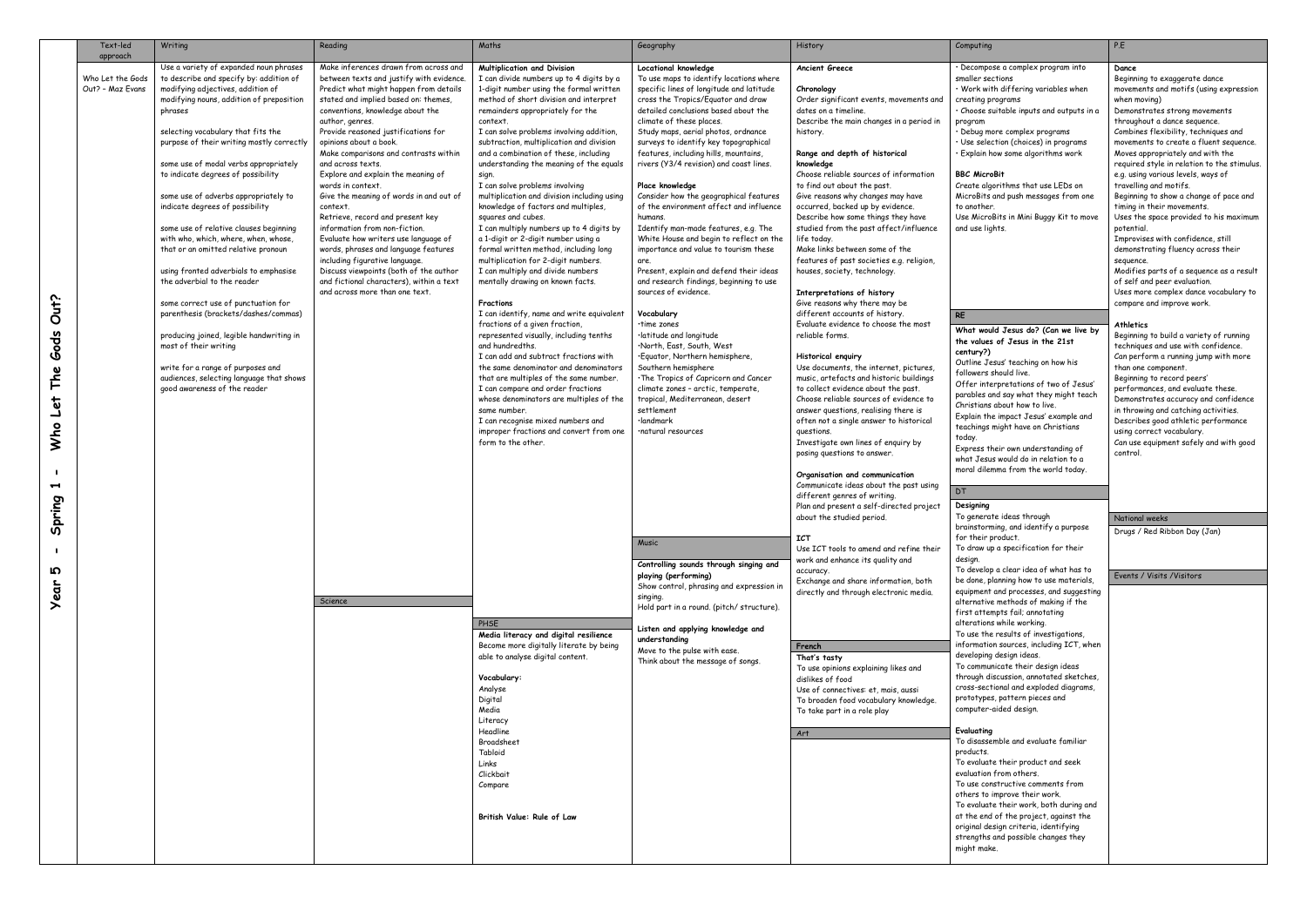|              | Text-led approach | Writing                                                                           | Reading                                                                             | Maths                                                                           | Geography                                                                     | History                                                                     | Computing                                                                          | P.E                                                                           |
|--------------|-------------------|-----------------------------------------------------------------------------------|-------------------------------------------------------------------------------------|---------------------------------------------------------------------------------|-------------------------------------------------------------------------------|-----------------------------------------------------------------------------|------------------------------------------------------------------------------------|-------------------------------------------------------------------------------|
|              |                   | using relative clauses beginning with                                             | Identify and discuss themes and                                                     |                                                                                 |                                                                               | Tudors                                                                      | Digital Literacy                                                                   |                                                                               |
|              | The Boy at the    | who, which, where, when, whose, that or                                           | conventions in and across a wide range                                              | <b>Fractions and Decimals</b>                                                   |                                                                               |                                                                             |                                                                                    | Games - hockey and tag rugby                                                  |
|              | Back of the Class | an omitted relative pronoun mostly                                                | of writing                                                                          |                                                                                 |                                                                               | Chronology                                                                  | Understand how the internet works and                                              |                                                                               |
|              | - Onjali Q Rauf   | appropriately                                                                     | Make comparisons within and across                                                  | I can multiply proper fractions and                                             |                                                                               | Understand that a timeline can be                                           | its major components                                                               | Vary skills, actions and ideas and link                                       |
|              |                   | using subordinate clauses, including<br>relative clauses, sometimes varying their | books<br>Distinguish between statements of fact                                     | mixed numbers by whole numbers,<br>supported by materials and diagrams.         |                                                                               | divided into BC (Before Christ) and AD<br>(Anno Domini).                    | Understand the internet provides<br>multiple services                              | these in ways that suit the games<br>activity.                                |
|              |                   | position within the sentence                                                      | and opinion                                                                         | I recognise and can use thousandths and                                         |                                                                               | Know and sequence key events of time                                        | Understand the communication and                                                   | Shows confidence in using ball skills in                                      |
|              |                   | using cohesive devices, including                                                 | Provide reasoned justifications for their                                           | relate them to tenths, hundredths and                                           |                                                                               | studied.                                                                    | collaboration of the internet and why                                              | various ways, and can link these                                              |
|              |                   | adverbials, within and across sentences                                           | views                                                                               | decimal equivalents                                                             |                                                                               | Order significant events, movements and                                     | this is vital in society                                                           | together.                                                                     |
|              |                   | and paragraphs                                                                    | Ask questions to improve their                                                      | I can write percentages as a fraction                                           |                                                                               | dates on a timeline.                                                        | Know how to refine internet searches                                               | Uses skills with co-ordination, control                                       |
|              |                   | using the full range of punctuation                                               | understanding                                                                       | with denominator hundred, and as a                                              |                                                                               | Describe the main changes in a period in                                    |                                                                                    | and fluency.                                                                  |
|              |                   | taught at key stage 1:<br>inverted commas to punctuate direct                     | Check that the book makes sense to<br>them, discussing their understanding and      | decimal<br>I can round decimals with 2 decimal                                  |                                                                               | history.                                                                    |                                                                                    | Takes part in competitive games with a<br>strong understanding of tactics and |
|              |                   | speech                                                                            | exploring the meaning of words in                                                   | places to the nearest whole number and                                          |                                                                               | Range and depth of historical                                               |                                                                                    | composition.                                                                  |
|              |                   | apostrophes to mark plural possession                                             | context                                                                             | 1 decimal place                                                                 |                                                                               | knowledge                                                                   |                                                                                    | Can create their own games using                                              |
|              |                   | commas for fronted adverbials (if                                                 | Draw inferences such as inferring                                                   | I can solve problems involving numbers                                          |                                                                               | Choose reliable sources of information                                      |                                                                                    | knowledge and skills.                                                         |
|              |                   | appropriate)                                                                      | characters' feelings, thoughts and                                                  | up to 3 decimal places                                                          |                                                                               | to find out about the past.                                                 |                                                                                    | Can make suggestions as to what                                               |
|              |                   | punctuation within direct speech<br>use of expanded noun phrases that             | motives from their actions, and<br>justifying inferences with evidence              | I can read, write, order and compare<br>numbers with up to 3 decimal places     |                                                                               | Give reasons why changes may have<br>occurred, back up by evidence.         |                                                                                    | resources can be used to differentiate a<br>game.                             |
|              |                   | combine different additional modifiers                                            |                                                                                     |                                                                                 |                                                                               | Describe similarities and differences                                       |                                                                                    | Apply basic skills for attacking and                                          |
|              |                   | e.g. Almost all that group of children in                                         |                                                                                     |                                                                                 |                                                                               | between some people, events and                                             |                                                                                    | defending.                                                                    |
|              |                   | this area, the grass under every tree in                                          |                                                                                     |                                                                                 |                                                                               | artefacts studied.                                                          |                                                                                    | Uses running, jumping, throwing and                                           |
|              |                   | the forest, the extreme weather across                                            |                                                                                     |                                                                                 |                                                                               | Describe how some things they have                                          |                                                                                    | catching in isolation and combination.                                        |
|              |                   | the globe                                                                         |                                                                                     |                                                                                 |                                                                               | studied from the past affect/influence<br>life today.                       | <b>RE</b>                                                                          |                                                                               |
|              |                   | selecting some vocabulary that reflects<br>the level of formality required        |                                                                                     |                                                                                 |                                                                               | Make links between some of the                                              | (Continuation) What would Jesus do?                                                |                                                                               |
|              |                   | selecting some grammatical structures                                             |                                                                                     |                                                                                 |                                                                               | features of past societies. E.g. religion                                   | (Can we live by the values of Jesus in                                             |                                                                               |
| somebody!    |                   | that reflect the level of formality                                               |                                                                                     |                                                                                 |                                                                               | houses, society, technology.                                                | the 21st century?)<br>Outline Jesus' teaching on how his                           |                                                                               |
|              |                   | required                                                                          |                                                                                     |                                                                                 |                                                                               |                                                                             | followers should live.                                                             |                                                                               |
|              |                   |                                                                                   |                                                                                     |                                                                                 |                                                                               | Historical enguiry                                                          | Offer interpretations of two of Jesus'                                             |                                                                               |
| need         |                   |                                                                                   |                                                                                     |                                                                                 |                                                                               | Use documents, printed sources (e.g.<br>archive materials) the internet,    | parables and say what they might teach                                             |                                                                               |
|              |                   |                                                                                   |                                                                                     |                                                                                 |                                                                               | databases, pictures, photographs, music,                                    | Christians about how to live.                                                      |                                                                               |
| $\mathbf{H}$ |                   |                                                                                   |                                                                                     |                                                                                 |                                                                               | artefacts, historic buildings, visits to                                    | Explain the impact Jesus' example and                                              |                                                                               |
| Help!        |                   |                                                                                   |                                                                                     |                                                                                 |                                                                               | museums and galleries and visit to sites                                    | teachings might have on Christians<br>today.                                       |                                                                               |
|              |                   |                                                                                   |                                                                                     |                                                                                 |                                                                               | to collect evidence about the past.                                         | Express their own understanding of                                                 |                                                                               |
|              |                   |                                                                                   |                                                                                     |                                                                                 |                                                                               |                                                                             | what Jesus would do in relation to a                                               |                                                                               |
|              |                   |                                                                                   |                                                                                     |                                                                                 |                                                                               |                                                                             | moral dilemma from the world today.                                                |                                                                               |
|              |                   |                                                                                   |                                                                                     |                                                                                 |                                                                               |                                                                             |                                                                                    |                                                                               |
| N            |                   |                                                                                   |                                                                                     |                                                                                 |                                                                               |                                                                             | <b>DT</b>                                                                          |                                                                               |
| Spring       |                   |                                                                                   |                                                                                     |                                                                                 |                                                                               |                                                                             | Designing                                                                          |                                                                               |
|              |                   |                                                                                   |                                                                                     |                                                                                 |                                                                               |                                                                             | To generate ideas through                                                          | National weeks                                                                |
|              |                   |                                                                                   |                                                                                     |                                                                                 |                                                                               |                                                                             | brainstorming, and identify a purpose<br>for their product.                        |                                                                               |
|              |                   |                                                                                   |                                                                                     |                                                                                 | Music                                                                         |                                                                             | To draw up a specification for their                                               |                                                                               |
|              |                   |                                                                                   |                                                                                     |                                                                                 |                                                                               |                                                                             | design.                                                                            |                                                                               |
| <u>က</u>     |                   |                                                                                   |                                                                                     |                                                                                 | Appraisal of music                                                            |                                                                             | To develop a clear idea of what has to                                             | Events / Visits / Visitors                                                    |
|              |                   |                                                                                   |                                                                                     |                                                                                 |                                                                               |                                                                             | be done, planning how to use materials,<br>equipment and processes, and suggesting | Water Safety (April)                                                          |
| <b>Year</b>  |                   |                                                                                   | Science                                                                             |                                                                                 | Describe different purposes of music in                                       |                                                                             | alternative methods of making if the                                               |                                                                               |
|              |                   |                                                                                   |                                                                                     |                                                                                 | history/other cultures.                                                       |                                                                             | first attempts fail; annotating                                                    |                                                                               |
|              |                   |                                                                                   | Space                                                                               | Personal Education                                                              | Use musical vocabulary to explain some<br>of the reasons why a piece of music |                                                                             | alterations while working.                                                         |                                                                               |
|              |                   |                                                                                   |                                                                                     | to identify jobs that they might like to                                        | might have been composed.                                                     |                                                                             | To use the results of investigations,                                              |                                                                               |
|              |                   |                                                                                   | To describe the movement of the Earth.<br>and other planets, relative to the Sun in | do in the future<br>learn about the role ambition can play in                   | Pupils can explain how tempo changes                                          | French                                                                      | information sources, including ICT, when<br>developing design ideas.               |                                                                               |
|              |                   |                                                                                   | the solar system                                                                    | achieving a future career                                                       | the character of music                                                        | Introducing my family                                                       | To communicate their design ideas                                                  |                                                                               |
|              |                   |                                                                                   | To describe the movement of the Moon                                                | learn how or why someone might choose                                           | They identify where a gradual change in<br>dynamics has helped to shape a     | Introducing family members                                                  | through discussion, annotated sketches,                                            |                                                                               |
|              |                   |                                                                                   | relative to the Earth                                                               | a certain career                                                                | phrase of music.                                                              | Describe dwellings                                                          | cross-sectional and exploded diagrams,                                             |                                                                               |
|              |                   |                                                                                   | To describe the Sun, Earth and Moon as                                              | learn about what might influence                                                | Think about the message of songs.                                             | Verb - to be                                                                | prototypes, pattern pieces and                                                     |                                                                               |
|              |                   |                                                                                   | approximately spherical bodies<br>To use the idea of the Earth's rotation           | people's decisions about a job or career,<br>including pay, working conditions, | Compare 2 songs in the same style,                                            | Eg. She is, he is                                                           | computer-aided design.                                                             |                                                                               |
|              |                   |                                                                                   | to explain day and night and the                                                    | personal interests, strengths and                                               | talking about what stands out musically                                       | Possessive adjectives: mon, ma<br>Use the verb to have Eg. J'ai/je n'ai pas | Evaluating                                                                         |                                                                               |
|              |                   |                                                                                   | apparent movement of the sun across                                                 | qualities, family, values                                                       | in each of them, their similarities and<br>differences.                       |                                                                             | To disassemble and evaluate familiar                                               |                                                                               |
|              |                   |                                                                                   | the sky.                                                                            | the importance of diversity and inclusion                                       | Use a range of musical words to                                               |                                                                             | products.                                                                          |                                                                               |
|              |                   |                                                                                   |                                                                                     | to promote people's career opportunities                                        | describe music (duration, timbre, pitch,                                      | Art                                                                         | To evaluate their product and seek                                                 |                                                                               |
|              |                   |                                                                                   | WS-To report and present findings<br>from enquiries, including conclusions,         | learn about stereotyping in the                                                 | dynamics, tempo, texture, structure,                                          | Pastels - drawing planets                                                   | evaluation from others.<br>To use constructive comments from                       |                                                                               |
|              |                   |                                                                                   | causal relationships and explanations of                                            | workplace, its impact and how to<br>challenge it                                | rhythm, ostinato, melody, harmony,                                            | Create accurate observational drawings                                      | others to improve their work.                                                      |                                                                               |
|              |                   |                                                                                   | and degree of trust in results, in oral                                             | learn that there is a variety of routes                                         | chord, staccato legato, crescendo,                                            | which show some texture.<br>Investigate and explain the style of art        | To evaluate their work, both during and                                            |                                                                               |
|              |                   |                                                                                   | and written forms such as displays and                                              | into work e.g. college, apprenticeships,                                        | diminuendo)<br>Use the words to identify strengths and                        | from different cultures and historical                                      | at the end of the project, against the                                             |                                                                               |
|              |                   |                                                                                   | other presentations                                                                 | university, training                                                            | weaknesses in your own and others'                                            | periods.                                                                    | original design criteria, identifying                                              |                                                                               |
|              |                   |                                                                                   |                                                                                     |                                                                                 | music.                                                                        | Annotate work in sketch books,                                              | strengths and possible changes they<br>might make.                                 |                                                                               |
|              |                   |                                                                                   |                                                                                     |                                                                                 |                                                                               | reviewing ideas, revisiting and improving                                   |                                                                                    |                                                                               |
|              |                   |                                                                                   |                                                                                     |                                                                                 |                                                                               | work and suggesting how it might be<br>further developed.                   |                                                                                    |                                                                               |
|              |                   |                                                                                   |                                                                                     |                                                                                 |                                                                               |                                                                             |                                                                                    |                                                                               |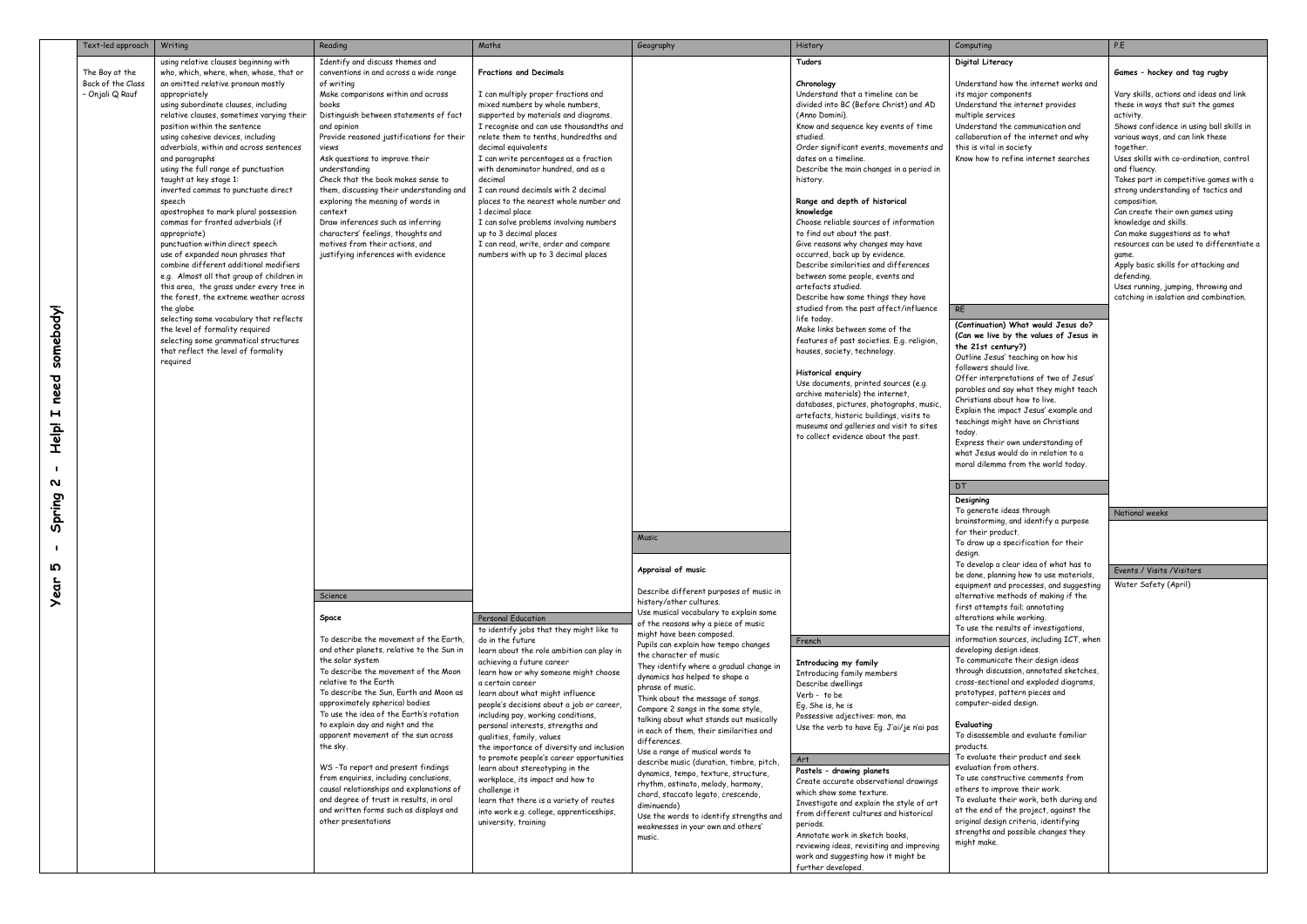|                                                                                    | Text-led approach             | Writing                                                                                                                                                                                                                                                                                                                                                                                                                                                                                                                                                                                                                                                                                                                                                                                                                                                                                                                                                                                                                      | Reading                                                                                                                                                                                                                                                                                                                                                                                                                                                                                                                                                                                                                                                                                                                                                                                                                     | Maths                                                                                                                                                                                                                                                                                                                                                                                                                                                                                                                                                                                                                                                    | Geography                                                                                                                                                                                                                                                                                                                                                                                                                                                                                                                                                                                                                                                                                                              | History                                                                                                                                                                                                                                                                                                                                                                                                                                                                                                                                                                                                                                                                                                                                                                                                                                            | Computing                                                                                                                                                                                                                                                                                                                                                                                                                                                                                                                                                                                                                                                          | P.E                                                                                  |
|------------------------------------------------------------------------------------|-------------------------------|------------------------------------------------------------------------------------------------------------------------------------------------------------------------------------------------------------------------------------------------------------------------------------------------------------------------------------------------------------------------------------------------------------------------------------------------------------------------------------------------------------------------------------------------------------------------------------------------------------------------------------------------------------------------------------------------------------------------------------------------------------------------------------------------------------------------------------------------------------------------------------------------------------------------------------------------------------------------------------------------------------------------------|-----------------------------------------------------------------------------------------------------------------------------------------------------------------------------------------------------------------------------------------------------------------------------------------------------------------------------------------------------------------------------------------------------------------------------------------------------------------------------------------------------------------------------------------------------------------------------------------------------------------------------------------------------------------------------------------------------------------------------------------------------------------------------------------------------------------------------|----------------------------------------------------------------------------------------------------------------------------------------------------------------------------------------------------------------------------------------------------------------------------------------------------------------------------------------------------------------------------------------------------------------------------------------------------------------------------------------------------------------------------------------------------------------------------------------------------------------------------------------------------------|------------------------------------------------------------------------------------------------------------------------------------------------------------------------------------------------------------------------------------------------------------------------------------------------------------------------------------------------------------------------------------------------------------------------------------------------------------------------------------------------------------------------------------------------------------------------------------------------------------------------------------------------------------------------------------------------------------------------|----------------------------------------------------------------------------------------------------------------------------------------------------------------------------------------------------------------------------------------------------------------------------------------------------------------------------------------------------------------------------------------------------------------------------------------------------------------------------------------------------------------------------------------------------------------------------------------------------------------------------------------------------------------------------------------------------------------------------------------------------------------------------------------------------------------------------------------------------|--------------------------------------------------------------------------------------------------------------------------------------------------------------------------------------------------------------------------------------------------------------------------------------------------------------------------------------------------------------------------------------------------------------------------------------------------------------------------------------------------------------------------------------------------------------------------------------------------------------------------------------------------------------------|--------------------------------------------------------------------------------------|
| daughter                                                                           | The Executioner's<br>Daughter | Using relative clauses beginning with<br>who, which, where, when, whose, that or<br>an omitted relative pronoun mostly<br>appropriately<br>using subordinate clauses, including<br>relative clauses, sometimes varying their<br>position within the sentence<br>using cohesive devices, including<br>adverbials, within and across sentences<br>and paragraphs<br>using the full range of punctuation<br>taught at key stage 1:<br>inverted commas to punctuate direct<br>speech<br>apostrophes to mark plural possession<br>commas for fronted adverbials (if<br>appropriate)<br>punctuation within direct speech<br>use of expanded noun phrases that<br>combine different additional modifiers<br>e.g. Almost all that group of children in<br>this area, the grass under every tree in<br>the forest, the extreme weather across<br>the globe<br>selecting some vocabulary that reflects<br>the level of formality required<br>selecting some grammatical structures<br>that reflect the level of formality<br>required. | <b>Executioner's Daughter</b><br>Make inferences drawn from across and<br>between texts and justify with evidence.<br>Predict what might happen from details<br>stated and implied based on: themes,<br>conventions, knowledge about the<br>author, genres.<br>Provide reasoned justifications for<br>opinions about a book.<br>Make comparisons and contrasts within<br>and across texts.<br>Explore and explain the meaning of<br>words in context.<br>Give the meaning of words in and out of<br>context.<br>Retrieve, record and present key<br>information from non-fiction.<br>Evaluate how writers use language of<br>words, phrases and language features<br>including figurative language.<br>Discuss viewpoints (both of the author<br>and fictional characters), within a text<br>and across more than one text. | Recap<br>Decimals and fractions<br>Adding and subtracting decimals<br>Sequencing decimals<br>Multiplying decimals<br>Dividing decimals<br>PHSE                                                                                                                                                                                                                                                                                                                                                                                                                                                                                                           | Locational knowledge<br>Locate states and cities in North<br>America.<br>To use maps, globes and<br>digital/computer mapping (Google Earth,<br>Digimaps) to locate countries/places and<br>describe places (UK and world) using 4<br>grid references.<br>Investigate the geographical similarities<br>and differences between different<br>regions in North America, making<br>comparisons to the UK - link with Tudor<br>explorers.<br>Drawing on knowledge and<br>understanding, ask suitable geographical<br>questions and use a range of<br>geographical skills to investigate them<br>Vocabulary<br>·latitude and longitude<br>North, East, South, West•<br>·Equator, Northern hemisphere,<br>Southern hemisphere | <b>Tudors</b><br>Interpretations of history<br>Give reasons why there may be<br>different accounts of history.<br>Evaluate evidence to choose the most<br>reliable forms.<br><b>Historical enguiry</b><br>Use documents, the internet, pictures,<br>music, artefacts and historic buildings<br>to collect evidence about the past.<br>Choose reliable sources of evidence to<br>answer questions, realising there is<br>often not a single answer to historical<br>questions.<br>Investigate own lines of enquiry by<br>posing questions to answer.<br>Organisation and communication<br>Communicate ideas about the past using<br>different genres of writing.<br>Plan and present a self-directed project<br>about the studied period.<br><b>ICT</b><br>Use ICT tools to amend and refine their<br>work and enhance its quality and<br>accuracy. | E-safety<br>Discuss sensible e-safety rules for the<br>classroom.<br>Discuss the importance of keeping an<br>adult informed about what you're doing<br>online, and how to report concerns.<br>Understand that the internet may be<br>used maliciously<br>Control my internet behaviour<br>responsibly<br>Explain why I need to protect myself<br>online.<br>Know that anything I put online is<br>difficult to remove and can be seen<br>worldwide<br>Be able to discuss moral responsibility<br>when posting online.<br><b>RE</b><br>If God is everywhere, why go to a place<br>of worship?<br>Identity and diversity                                             | At<br>At<br>Be<br>te<br>Ca<br>th<br>Be<br>pe<br>De<br>in :<br>De<br>usi<br>Ca<br>COI |
| executioner's<br>The<br>$\blacktriangleright$<br>Summer<br>- 1<br>Ю<br><b>Year</b> |                               |                                                                                                                                                                                                                                                                                                                                                                                                                                                                                                                                                                                                                                                                                                                                                                                                                                                                                                                                                                                                                              | Science<br>Changing materials<br>. To know that some materials will<br>dissolve in liquid to form a solution, and<br>describe how to recover a substance<br>from a solution<br>. To use knowledge of solids, liquids and<br>gases to decide how mixtures might be<br>separated, including through filtering,<br>sieving and evaporating.<br>. To demonstrate that dissolving, mixing<br>and changes of state are reversible<br>changes<br>. To explain that some changes result in<br>the formation of new materials, and that<br>this kind of change is not usually<br>reversible, including changes associated<br>with burning and the action of acid on<br>bicarbonate of soda.                                                                                                                                          | Physical health and Mental wellbeing<br>Healthy sleep habits; sun safety;<br>medicines, vaccinations, immunisations<br>and allergies<br>PoS Refs: H8, H9, H10, H12<br>·how sleep contributes to a healthy<br>lifestyle<br>·healthy sleep strategies and how to<br>maintain them<br>.about the benefits of being outdoors<br>and in the sun for physical and mental<br>health<br>how to manage risk in relation to sun<br>exposure, including skin damage and heat<br>stroke<br>Drugs<br>Objective 1 - explore a range of legal<br>and illegal drugs<br>Objective 2- explore attitudes to drug<br>Objective 3 - Consider strategies to<br>resist drug use |                                                                                                                                                                                                                                                                                                                                                                                                                                                                                                                                                                                                                                                                                                                        | Exchange and share information, both<br>directly and through electronic media.                                                                                                                                                                                                                                                                                                                                                                                                                                                                                                                                                                                                                                                                                                                                                                     | Peace and conflict<br>Social justice and equality<br>Make connections between how believers<br>feel<br>about places of worship in different<br>traditions<br>$(A3)$ .<br>Select and describe the most important<br>functions of a place of worship for the<br>community (B3).<br>Give examples of how places of worship<br>support<br>believers in difficult times, explaining<br>why this<br>matters to believers (B2).<br>Present ideas about the importance of<br>people in<br>a place of worship, rather than the place<br>itself<br>DT.<br>Food technology: Food across America<br>To apply the rules for basic food<br>hygiene and other safe practices, eg. | $\frac{N}{2}$<br>Dr                                                                  |
|                                                                                    |                               | French<br>In the classroom<br>- classroom objects<br>- asking questions<br>- school subjects<br>To ask/answer questions relating to<br>school life, inc. subjects and classroom<br>objects<br>Possible extenstion: To understand how<br>to use the imperative tense Eg. Verbs<br>ending in ez<br>(Wakefield Scheme: Yr 3 pge 13 + Yr 6<br>pge 129)<br>(PlanIt: School Life Yr 5)                                                                                                                                                                                                                                                                                                                                                                                                                                                                                                                                                                                                                                             |                                                                                                                                                                                                                                                                                                                                                                                                                                                                                                                                                                                                                                                                                                                                                                                                                             | Art<br>Artist focus - watercolour landscapes<br>for Stancey Wedd award<br>Mix a range of shades, tints and tones<br>of a colour.<br>Demonstrate brush control and painting<br>accuracy.<br>Create accurate observational drawings<br>which show some texture.<br>Annotate work in sketch books,<br>reviewing ideas, revisiting and improving<br>work and suggesting how it might be<br>further developed.                                                                                                                                                                                                                                                | <b>Music</b><br>Play and perform: recorders<br>Composition: recorder<br>LO: Play the notes $C$ , $D$ and $E$ to a<br>rhythm.<br>LO: Compose and perform melodies using<br>5 or more notes<br>LO; Create music reflecting given<br>intention.                                                                                                                                                                                                                                                                                                                                                                                                                                                                           |                                                                                                                                                                                                                                                                                                                                                                                                                                                                                                                                                                                                                                                                                                                                                                                                                                                    | hazards relating to the use of ovens.<br>To weigh and measure accurately (time,<br>dry ingredients, liquids).<br>To understand and apply the principles<br>of a healthy and varied diet.<br>To prepare and cook a variety of<br>predominantly savoury dishes using a<br>range of cooking techniques.<br>To understand seasonality, and know<br>where and how a variety of ingredients<br>are grown, reared, caught and<br>processed.                                                                                                                                                                                                                               | Ev                                                                                   |

| E-safety<br>Discuss sensible e-safety rules for the                                                                                                                                                                                                                                                                                                                                                                                                                                                                                                          | Athletics/Sports day                                                                                                                                                                                                                                                                                                                                                                                                                    |
|--------------------------------------------------------------------------------------------------------------------------------------------------------------------------------------------------------------------------------------------------------------------------------------------------------------------------------------------------------------------------------------------------------------------------------------------------------------------------------------------------------------------------------------------------------------|-----------------------------------------------------------------------------------------------------------------------------------------------------------------------------------------------------------------------------------------------------------------------------------------------------------------------------------------------------------------------------------------------------------------------------------------|
| classroom.<br>Discuss the importance of keeping an<br>adult informed about what you're doing<br>online, and how to report concerns.<br>Understand that the internet may be<br>used maliciously<br>Control my internet behaviour<br>responsibly<br>Explain why I need to protect myself<br>online.<br>Know that anything I put online is<br>difficult to remove and can be seen<br>worldwide<br>Be able to discuss moral responsibility<br>when posting online.                                                                                               | Athletics<br>Beginning to build a variety of running<br>techniques and use with confidence.<br>Can perform a running jump with more<br>than one component.<br>Beginning to record peers'<br>performances, and evaluate these.<br>Demonstrates accuracy and confidence<br>in throwing and catching activities.<br>Describes good athletic performance<br>using correct vocabulary.<br>Can use equipment safely and with good<br>control. |
| RE                                                                                                                                                                                                                                                                                                                                                                                                                                                                                                                                                           |                                                                                                                                                                                                                                                                                                                                                                                                                                         |
| If God is everywhere, why go to a place<br>of worship?                                                                                                                                                                                                                                                                                                                                                                                                                                                                                                       |                                                                                                                                                                                                                                                                                                                                                                                                                                         |
| Identity and diversity<br>Peace and conflict<br>Social justice and equality<br>Make connections between how believers<br>feel<br>about places of worship in different<br>traditions<br>(A3).<br>Select and describe the most important<br>functions of a place of worship for the<br>community (B3).<br>Give examples of how places of worship<br>support<br>believers in difficult times, explaining<br>why this<br>matters to believers (B2).<br>Present ideas about the importance of<br>people in<br>a place of worship, rather than the place<br>itself |                                                                                                                                                                                                                                                                                                                                                                                                                                         |
| DT                                                                                                                                                                                                                                                                                                                                                                                                                                                                                                                                                           |                                                                                                                                                                                                                                                                                                                                                                                                                                         |
| Food technology: Food across America<br>To apply the rules for basic food                                                                                                                                                                                                                                                                                                                                                                                                                                                                                    | <b>National weeks</b>                                                                                                                                                                                                                                                                                                                                                                                                                   |
| hygiene and other safe practices, eg.<br>hazards relating to the use of ovens.<br>To weigh and measure accurately (time,<br>dry ingredients, liguids).                                                                                                                                                                                                                                                                                                                                                                                                       | Drugs / Red Ribbon Day (Jan)                                                                                                                                                                                                                                                                                                                                                                                                            |
| To understand and apply the principles<br>of a healthy and varied diet.                                                                                                                                                                                                                                                                                                                                                                                                                                                                                      | Events / Visits / Visitors                                                                                                                                                                                                                                                                                                                                                                                                              |
| To prepare and cook a variety of<br>predominantly savoury dishes using a<br>range of cooking techniques.                                                                                                                                                                                                                                                                                                                                                                                                                                                     |                                                                                                                                                                                                                                                                                                                                                                                                                                         |
| To understand seasonality, and know<br>where and how a variety of ingredients<br>are grown, reared, caught and<br>processed.                                                                                                                                                                                                                                                                                                                                                                                                                                 |                                                                                                                                                                                                                                                                                                                                                                                                                                         |